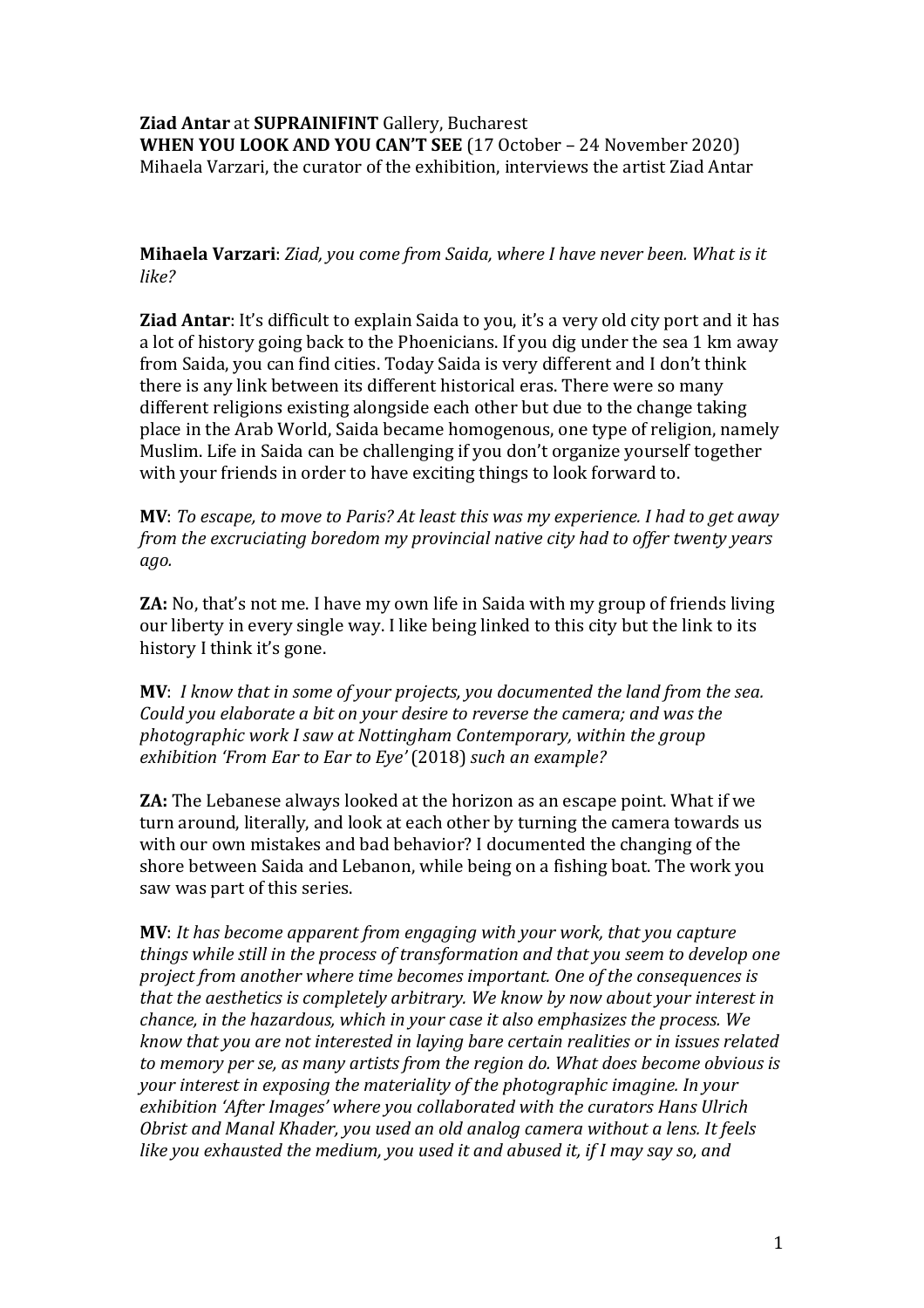## *created these 'blurs'. For the exhibition WHEN YOU LOOK AND YOU CAN'T SEE, you presented this series, plus 'Dark Matter'. How did the blurs come into being?*

**ZA**: I don't seek out the hazardous. My working method starts with the research, I then go and visit the place, and I always wait for things to change, for a chance, like with the' Expired' series (2011) where I worked with film from Studio Scheherazade, which is Hashem Madani's studio in Saida. The film had been technically expired since 1976 and the photos dated from the 1950's. In the case of 'After Images', I applied the same pattern. It was important for me to visit the region of Asir in Saudi Arabia, where the Lebanese historian Dr Kamal Salibi cited the villages, where according to him, the true stories in the Bible took place. All these are not enough for me to finalize my approach. It isn't about the blurs, it's more about the colors, actually. The use of the camera is attached to my pattern of 'trial and error'. When I visited the mountains of Asir for the first time, the place said nothing to me. During my second visit I continued documenting until this camera without lens affair came about. I was given by my family an old camera but while in Saudi Arabia the lens went missing and I carried on shooting. I was interested in the patterns of colors the women paint the interior of their houses, the Majlis in particular. They resemble the rainbow, a tradition which goes back many centuries of course, in Aseer province of Saudi Arabia, and I think in Northen Yemen. Men wear crowns with vibrant flowers and the traditional clothing, as opposed to that of the rest of Saudi Arabia, embrace many of the colors of the spectrum. Linking Salibi's theory to the story of the rainbow of Noah, and using the camera without lens which gives only colors, I somehow connected the dots after several visits, while continuing my research and living in Asir. So, what I am trying to say in response to what you call blurs, is that they aren't blurs, they are impressionistic, just as in paintings.



Ziad Antar, *Cairo*, from the series *Expired*, (2012). Courtesy of the artist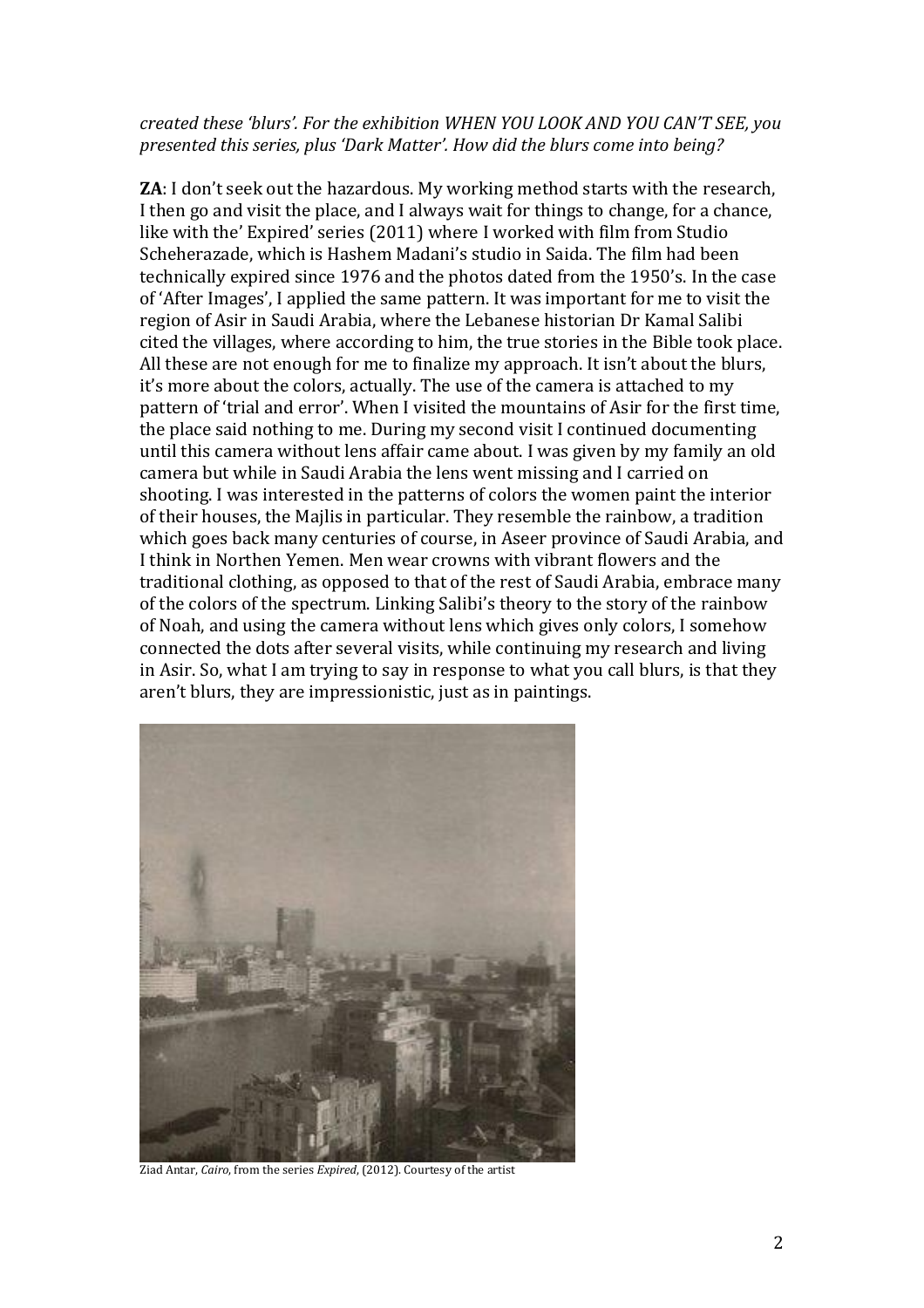**MV**: *I have three questions to ask you arising from you answer; did you travel to Saudi Arabia at your own initiative, or was it a commissioned work or anything like this? Secondly I'd like to make clear for our readers what Salibi's theory is, and then…*

**ZA**: Sorry, allow me to interrupt. Not at all, it wasn't a commission. I was reading Salibi for some time when I met him, and I had no idea what I was going to do. Sadly he passed away and we never got the chance to talk more but during our conversations I couldn't explain to him that my intention was to go there first and then I was going to see how things will pan out. He told me that if I didn't want to go there to see, why don't I use google maps. It wasn't clear for me at the time that I could go there as an artist to asses the situation in order to find out how to take things further. I couldn't tell him I had no answers, that I was going there to discover but actually this was exactly what I was doing.

**MV:** *So, in a way you were looking for the fiction, trying to understand the fiction of the Bible.* 

**ZA**: Yes, exactly. I don't use the camera as a tool for recording or showing, I am using the camera as a device for exploration, or transforming. This is the camera for me.

**MV**: *In one of your interviews, you said something really nice, that you don't document the moment, you document an era.*

**ZA:** Exactly. Or an idea, as the mountains of Asir aren't shown as mountains, they are shown as colors.

**MV:** *And then the Bible becomes even more fictionalized, in the same way that Dr Salibi's theory becomes intertwined with fiction.* 

**ZA**: Yes, it's true. He states from the beginning of the book that he presents the results of his research and more archeological work is needed but that he did his own part. In the same way that I also played my own part. I added more ambiguity and more feelings to what he wrote.

**MV:** *You could say that you are documenting fiction.*

**ZA**: Yes, you could say that. We are referring to a controversial story, which Dr Salibi's thesis proposes, namely that the origin of the Bible is in the region of Asir, in Saudi Arabia.

**MV**: *I checked out this word, majlis and it appears that it means a separate building, or a lobby outside or within the house, reserved for guests only. If it's the case, then it reminds me of the traditional 'the big house' in Romania. For example my grand-father who was a forester in a village in Romania and enjoyed some kind of social status as a result of it, because almost no one had stable jobs, had a separate 4 bedroom house completely empty, while the whole family lived in a one bedroom small house. The big house was reserved for guests only. Is it the same?*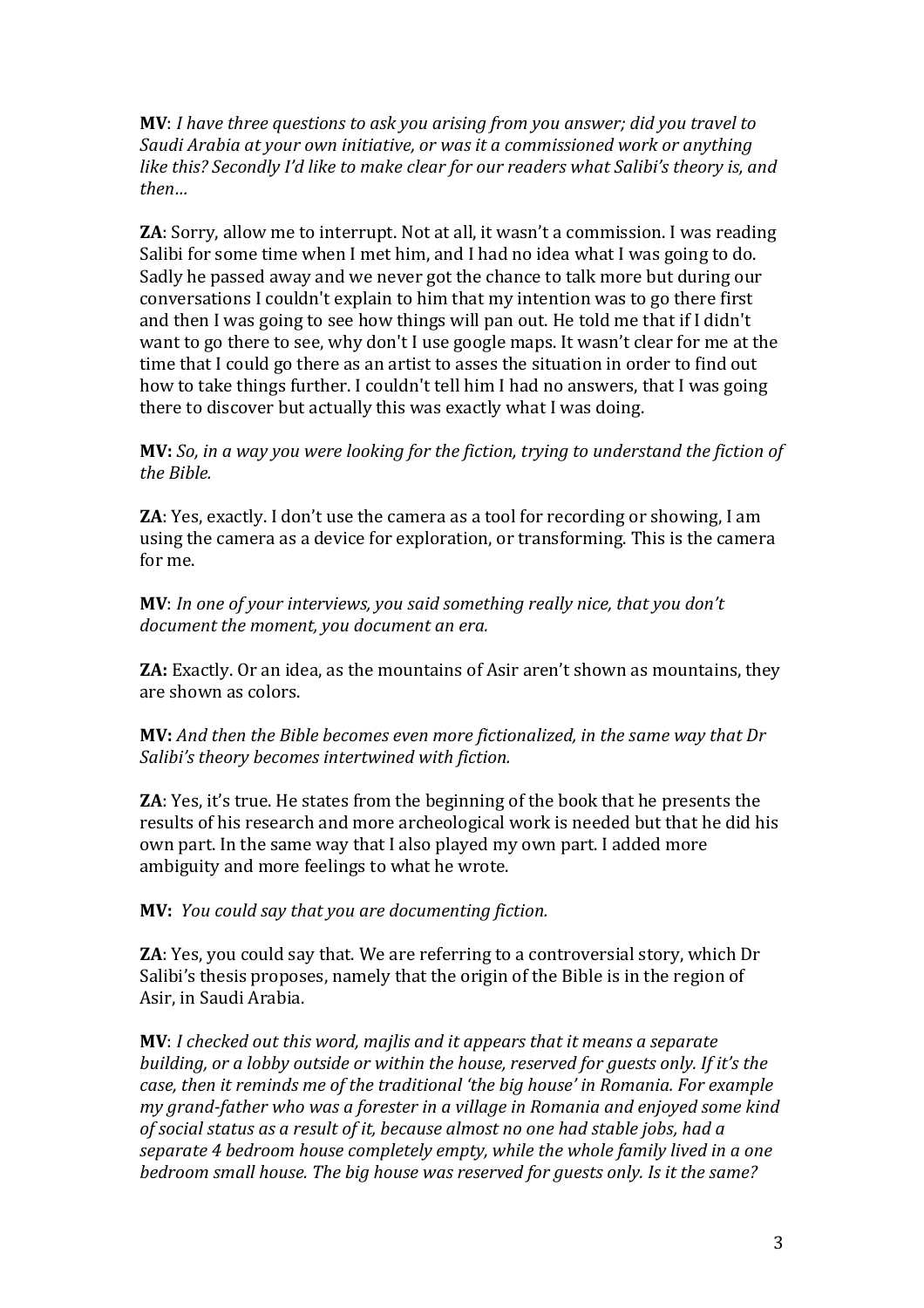### **ZA***:* Yes, in way, yes.

**MV***: Generally speaking the cultural links through folk or more recent history between Romania and the Middle East aren't sought out, and of course everyone wants to be associated with Western Europe. Not long ago, 40 or so years ago, under communism, my dad worked in Iran as a wine engineer for a few years, and he wasn't the only one. Your dad, you told me, used to travel from Lebanon to Romania to buy seeds before '89. We were part of a different international political axis while now Romania, as part of NATO has troops in Kabul since 2001 fighting terrorism. I mentioned manele music to you before, a very successful and authentic cultural product in Romania. It's made by the Roma, and it has its influences in Middle East, via Serbia, Bulgaria, and it's mixed with Romanian folk and contemporary pop as well etc. Also, anecdotally I could mention the shock my mum had when I told her that 'sarmale', stuffed wine leaves, the national dish of Romania, was originally from Middle East. We should not divagate so much and return to your practice, but nevertheless this is something that interests me tremendously. I'd like you carry on and talk about your project, 'Derivables II' I saw as part of the exhibition 'Liminal places and things' at Almine Rech Gallery in London in 2017, and then again exhibited by the Thames, in front of Tate Britain, organized by Selma Feriani Gallery, around the same time or a couple of years before in 2015.*



Ziad Antar, *Derivables II*, 2014. Courtesy of the artist

**ZA**: I used again the same approach in order to create a sculpture, how a two dimensional image can be transformed into a three dimensional object. What I did was to start by documenting. I used the product of the camera, which is an image, in order to arrive at a new reality, as I did for 'After Images'. This new reality is intended to ask more questions, like what is the importance of the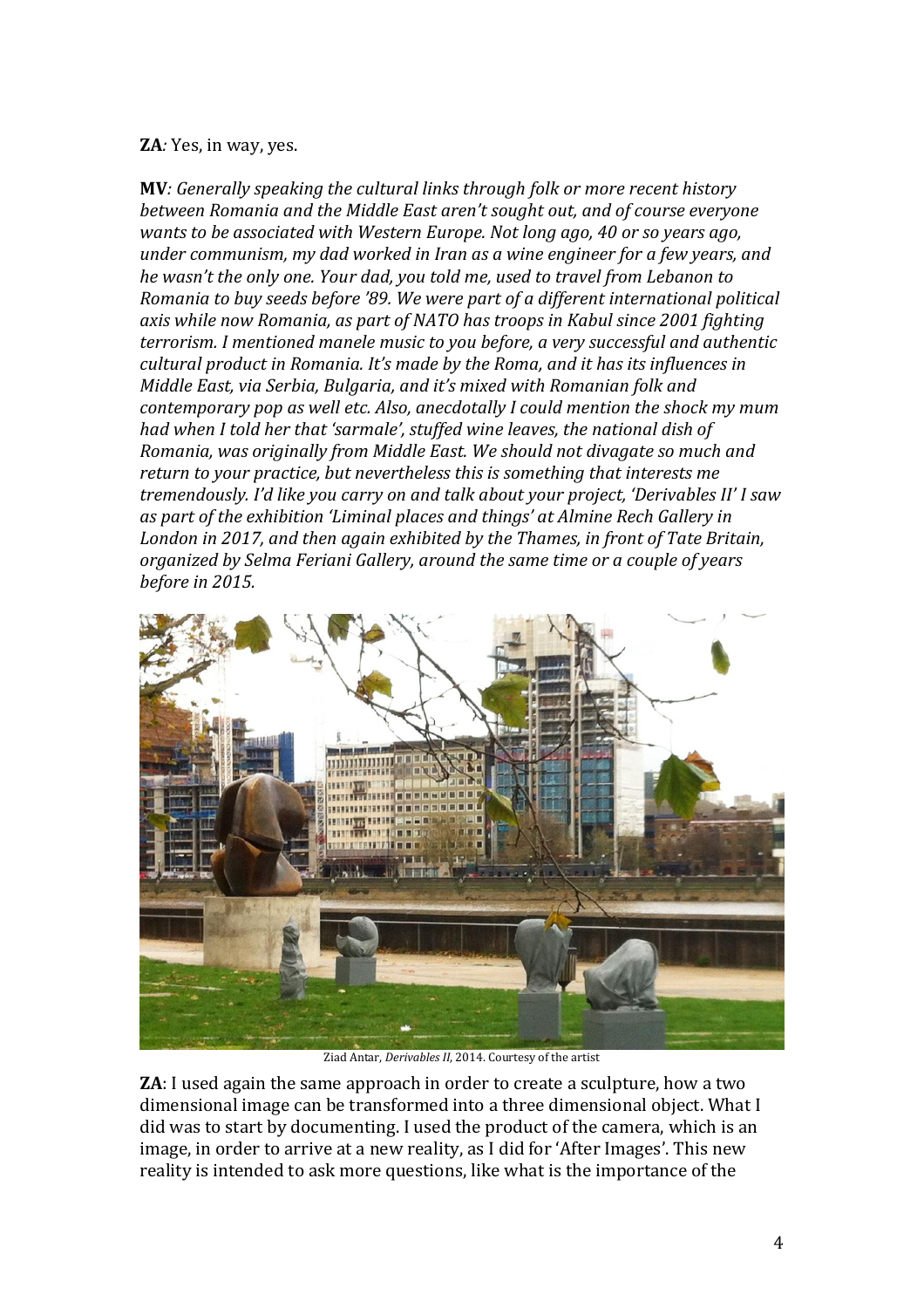geography in a story coming from the Bible. The geography can be here, can be there, can be anywhere, and this is somehow my answer. The question of geography became relevant also for the project 'Derivables II'. While in Jeddah Corniche in Saudi Arabia, I documented a public park, which had a number of sculptures wrapped up for protection during the renovation of the area. I then added another layer by translating them again into 3D, which ended up looking quite different from the initial objects. Only later on I found out that they were artworks by Aref al Rayyes, Rabi Al-Akhras and, among others, Jean Arp, all of which had been commissioned in the 1980s.

**MV**: *So you uprooted these sculptures altogether, since we, the viewers never see what's behind the wrapping. Because they are wrapped up, as if before any ceremony taking place, it creates a tension there, but we aren't offered the satisfaction of ever seeing what's behind, which is great of course. The location is suspended, not because it isn't important, or the context which comes with is not relevant, but it seems to me that you do it in order to unveil the fiction of the origin and bring to light the arbitrary. This makes me wonder whether intentionally or not you are dealing or reselling with the Western Canon. After all your sculptures exhibited in the park in London were installed right next to a Henry Moore, 'Locking Piece' (1963-64), and inevitably became interlocutors.* 

**ZA:** I am not sure if it does. Can you explain your question a bit more, please?

*MV*: *Let's see.. I am referring to the imposition of the Western Canon on the Eastern Europe, Romania for example, or Lebanon in the Middle East, where France had a strong cultural influence. This imposition cuts both ways, it can be part of the curricula for art, it is meant to 'modernize', and I'm aware it's a problematic word to use, as well as self-imposed cultural dominance, where out of fear of being left out, a culture knowingly or unknowingly, part of the official art or underground, it depends, rushes through all the artistic movements of the XX century, shall we say. I am not passing on a judgment here, since it can have a great effect, or on the contrary. In Romania there was an original response to Post-Modernism in literature in the 80's. There is however, correct me if I am wrong, a new type of imposition coming from the West which demands that the local context be explored at all times by the local artists, if you know what I mean.* 

**ZA**: I can give you an example on this from my series 'Expired'. I was invited to take part in a photography exhibition in the U.S. and out of all the photographs from the series, they chose the ones on the Arab World. I got back to them and said that the archive contained more photographs from Western Europe or US than the Arab World. I got a reply where they cc-ed me by mistake saying that the work is interesting but we are not interested in his point of view on us. This is a problem which shows what stable, developed countries think of the underdeveloped countries. The same struggle appears with ex-USSR countries, which were always named in relation to Soviet Union. It was a struggle to end this idea and propose themselves as artists, not just ex-Soviet Union. Now we have the same problem, where some western curators and museum directors, are still looking for the exotic in the Arab World, and sometimes I feel that we are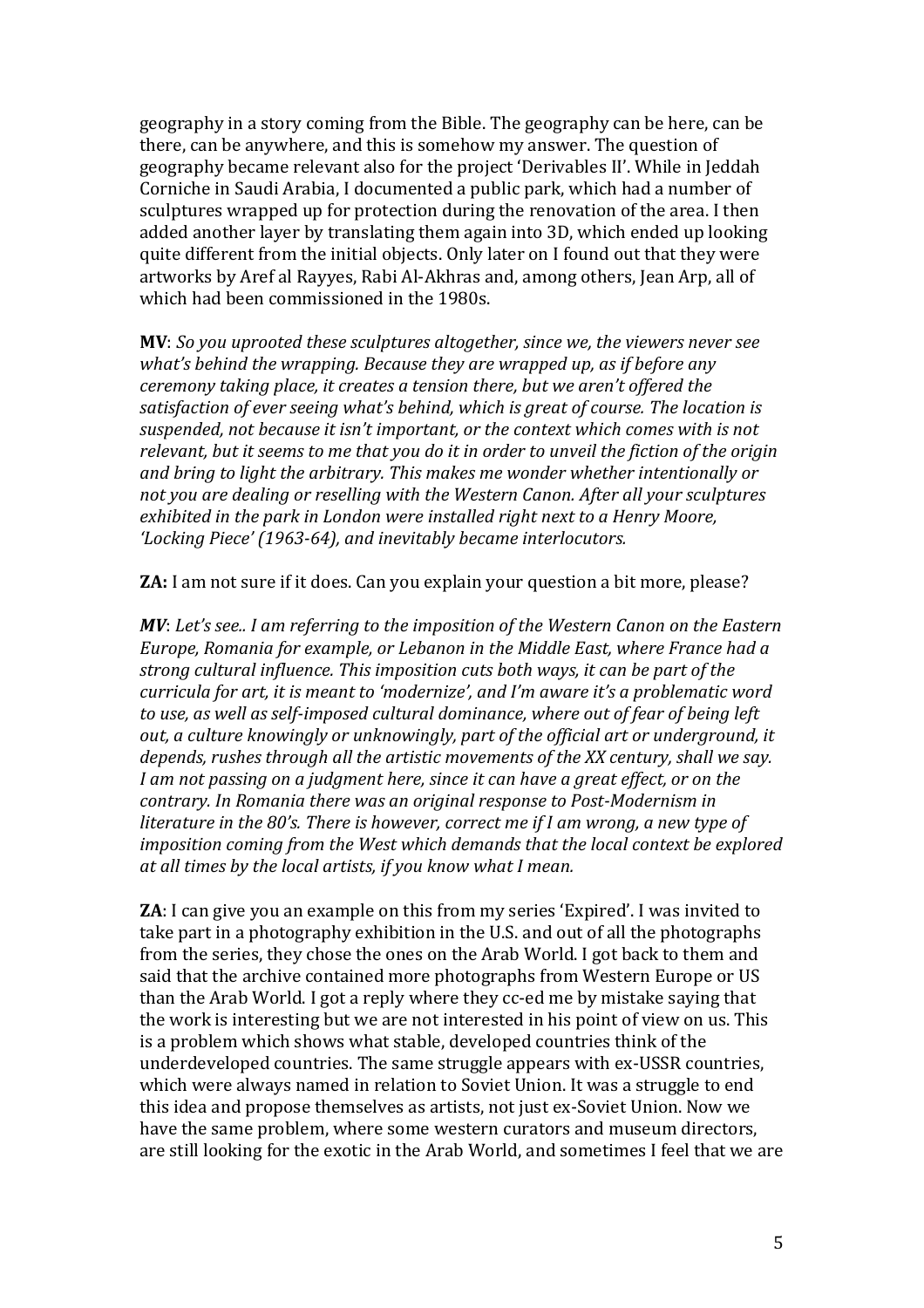judged superficially. My approach is more like, I am making art like you do, I am experimenting.

**MV**: *What you are saying is that you learnt a lot from the historical avant-gardes, either French or Russian, from experiment film etc you lived in Saida, Beirut and Paris, and you are entitled to make art on whatever subject you see fit. We have arrived back to the issue of geography and its fictions. I heard somewhere this sentence, 'Forget about history, the geography is more relevant' but cannot where. That's not to say that one shouldn't try to understand their own context, the history in relation to its place in the world, its geo-politics let's say but not when it becomes as a constrain, again maintained by the dominant cultures. In other words the pressure of identity politics, which can be extremely beneficial but not when one cannot ever get rid of it.*

**ZA:** What was interesting for me when I photographed the sculptures was the transformation from photography to sculpture, not that the sculptures being wrapped up was synonymous to veiled women in Saudi Arabia.

**MV**: *The veil women are required to wear is an important issue but a too facile and convenient analogy to make, I must say. So, not everything is forbidden in Saudi Arabia, there are still public sculptures.* 

**ZA:** Of course not. In the 70's Saudi Arabia had an important public art scene, way more interesting than in Europe. They spent billion of dollars and brought everyone, exhibited powerful art and created the biggest public art in the world at the time. That is what interests me, not this analogy with the veiled woman.

**MV**: *I get you. I agree. I'd like to ask you now about your work with digital photography. The second series of the show is 'Dark Matter', where you experimented with your phone. You have approached digital photography rather cautiously and late in the day, if I may say so. What's your reason?*

**ZA:** When I work with analog there is a big time lapse whenever you take big decisions to shoot. With digitalization the image has changed its objective when we have surpassed 100,000 images per week, then from 1 million per week to several billion per day with the digital phone and camera.

**MV:** *Sorry to interrupt, you know the famous saying, 'it's easier to take a new photo than to find one.'*

**ZA:** It's easier I think to erase an image than to take one. We delete a lot of images today and this approach wouldn't work for me while doing a portrait, or working on 'After Images' and documenting in Saudi Arabia because I would end up deleting all of them. What is a nice image? No! I am not interested in this. I am documenting an idea, a decade, an era or something like this. If I think of what is a good or a bad image, while using digital, then I will erase all the images, and my project will be zero images. When I use analog, I have the time to breath in, to think about what I am doing every day taking images of the sun. I asked myself in the 'Dark Matter' project where I used my phone, where are all these images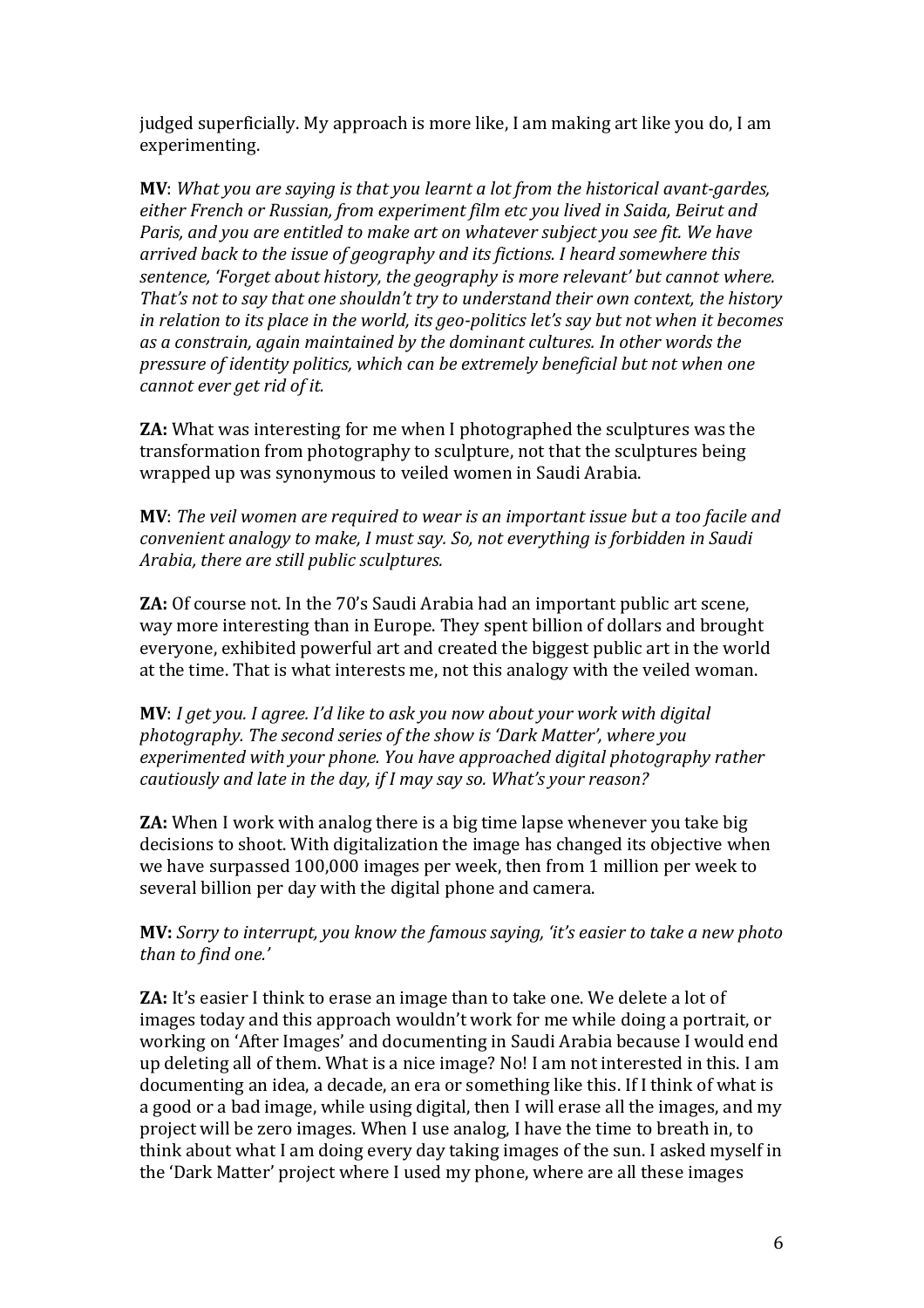going? What are they saying today? Everyone takes up the role of the photographer, documenting the 'I', this where I am now, this is what I am doing now, even if the person who takes the photograph isn't in the picture, s/he is still saying 'I'. So, it was a kind of restriction for me when I am thinking of what photography is today. It became also violent, because this digital easiness was used also by ISIS terrorists in their famous videos showing them cutting heads, where the emphasis was on 'I', I am cutting the head; I am cutting a head! People became so happy with this narcissistic point of view of the usage of photography, saying only 'I', so I decided to take pictures using this device that it has no point of view, total black images, black for who? For the screen, the screen of the telephone, of the computer.

**MV**: *We are both interested in narcissism, and we actually did a little project on this subject at the University of Kent a few years ago. So, you kind of conveniently moved from photographing the sun into going into the dark completely, into the night.* 

**ZA**: Yes, total darkness. I wanted to use this device, the phone, in order to see how a new reality can emerge if you add a bit of luminosity, to see what happens to this total black image. It did create something else, I shall call it reality, which could be a painting or something like this, not necessarily photography, or not how people are using photography today.

**MV:** *I like both series, equally mesmerizing and poignant. What did you think of my interpretation of the image from the series 'Dark Matter', which had the beam lights, where I suggested it might have been in the night by a drunk friend of yours at a concert.* 

**ZA:** Yes, the one you liked from the beginning and you put it in the exhibition. It wasn't taken at a concert. I don't know where it was taken because I asked random people and my friends to take total black images. What it's nice in your interpretation is that it creates fiction on what's happening in this picture. I start from total black images, then I add luminosity and in some cases something will emerge, or nothing at all.

**MV**: *We wanted to put on an evening with Lebanese Cinema but because of the crazy times we live in, it became impossible. Could you tell me if there are any significant influences within Lebanese cinema you might be indebted do? I know you studied film in Paris and you have bene using video in your work. They are obviously two different things altogether.* 

**ZA:** I cannot get into a discussion about Lebanese cinema because it's a big subject for me but I can tell you about a workshop on video art I did with the artist Akram Zaatari. I cannot tell you about video art on the scene because I don't follow and I do my own videos. If you want to understand how I fit into the Lebanese video art scene, I cannot tell you, you should speak to someone else.

**MV:** *Going back to the subject of exotisation or self-exotisation, on what non-Western artists are encouraged to talk about, I'd like to ask you how do you*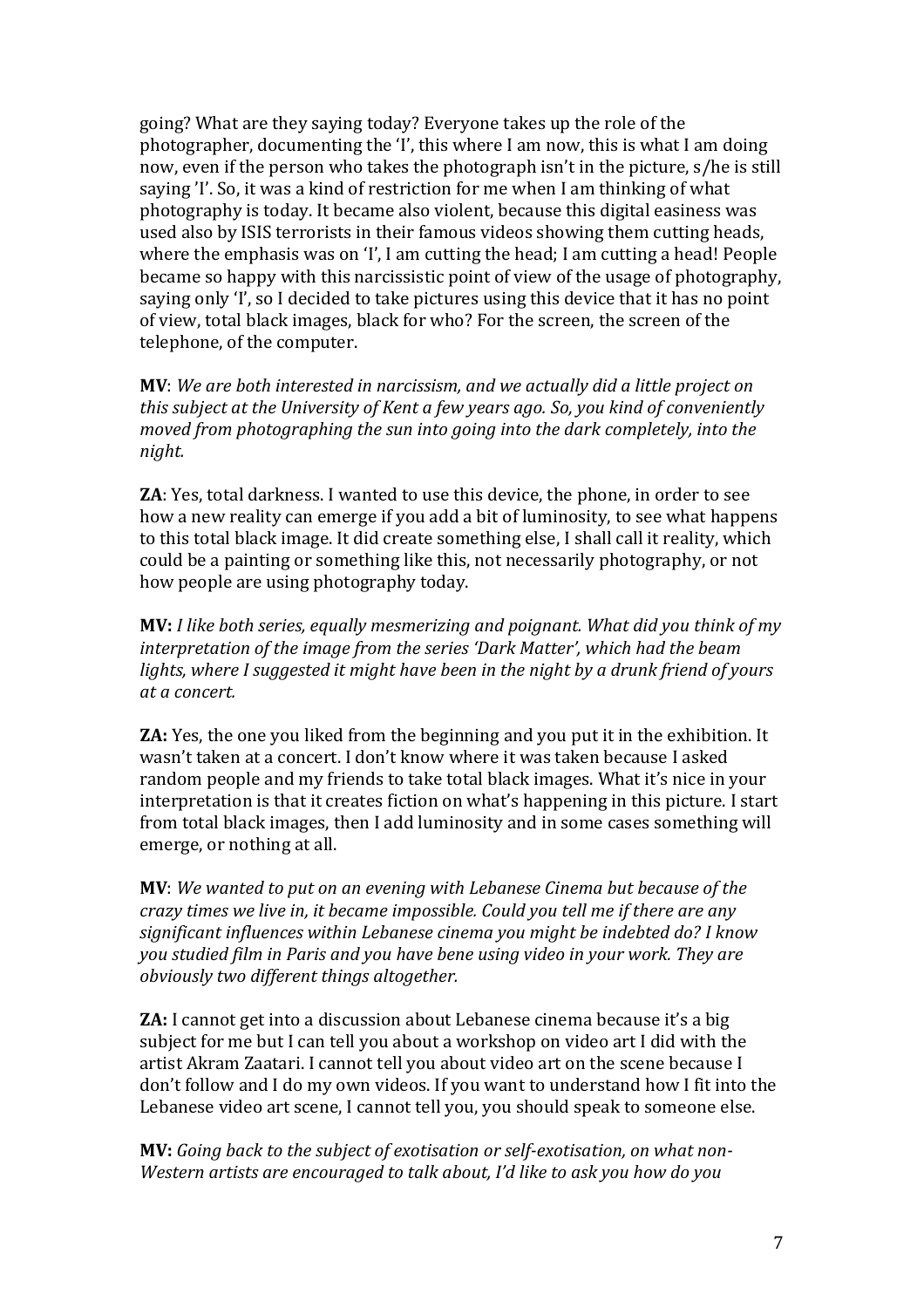*approach war in your art. After all, you do come from a region where history is being written and re-written every day. I know that you are very tentative and you never approach it directly.* 

**ZA**: I speak more about the struggle than about the war, the struggle to be a country. I did a series with the police men, I don't know if you saw them.

**MV:** *I did and I didn't. I only saw one image in the The Guardian newspaper, the English version, does it count?*



Ziad Antar, *Not shot from below … Policemen*, (2007). Courtesy of the artist

**ZA**: When I documented the policemen on Harley Davison in Beirut I spoke more about the relation of the Lebanese individual with power. It is a very difficult relationship because you can choose to believe there is a country, in other words you can be subjective on this issue, which is not normal to have this kind of, so called freedom. The title of the series is 'Not shot from below…Policemen' (2007), and indeed as an artist I had the choice to photograph them from below or from above, but I didn't want to enter a power relationship. I took the picture from the viewer's point of view, showing that as a state employee, it's a decision he can take, which is really bad. During the shooting, I realized that for them it was more important what they wanted to do in life than taking their jobs seriously. In a normal country you have the power of the government which is meant to tell you what's good, what's bad and you must obey and I am not speaking about dictatorship or democratic country. In Lebanon this relationship is still very blurry. You can decide if you want to pay taxes, or abbey the police, put the seat belt, you can decide. In Lebanon you have the choice. The series is about the struggle to be a country.

**MV**: *We all want stronger governments in Europe, dedicated to working for their people, not a bunch of managers indebted to trans-national corporations but this is another subject altogether. Your series reminds me of the American experimental film pioneer Keneth Anger, much interested in homo-erotic-fetishistic aesthetics, as in his short film 'Scorpio Rising' from the 1960's.*

*ZA*: I'm sure it does, it's that kind of look.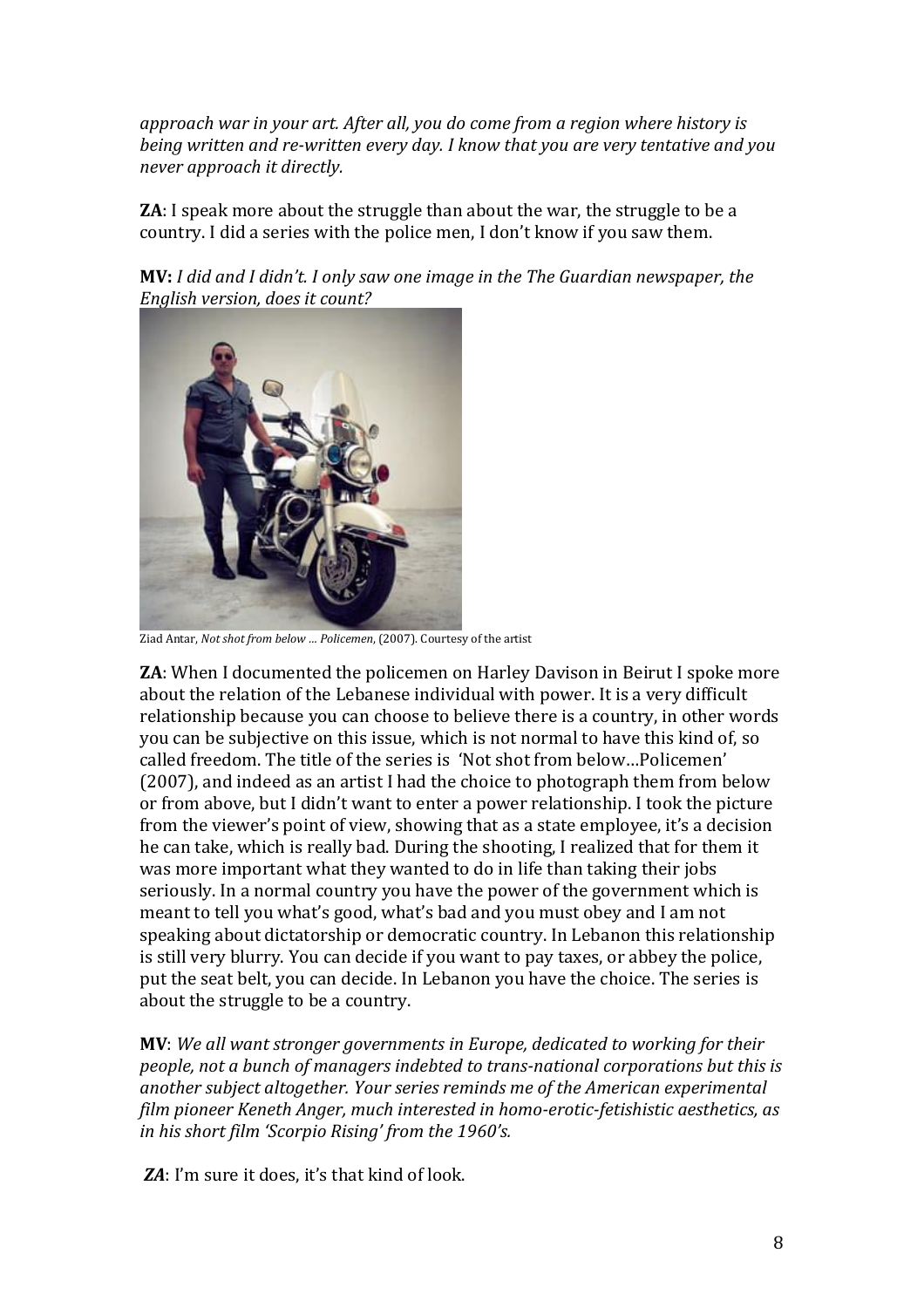**MV**: *And we have arrived at the subject masculinity, the fiction associated with its codes and social constructions but I am sorry we don't have any time left. First of all thank you so much for making time for me, and while the whole world is experiencing all sorts of deep or surface anxieties, because of the virus spreading, you survived the explosion in August in Beirut, and you are lucky to be alive! We joked that your exhibition might have had post-mortem in the title.*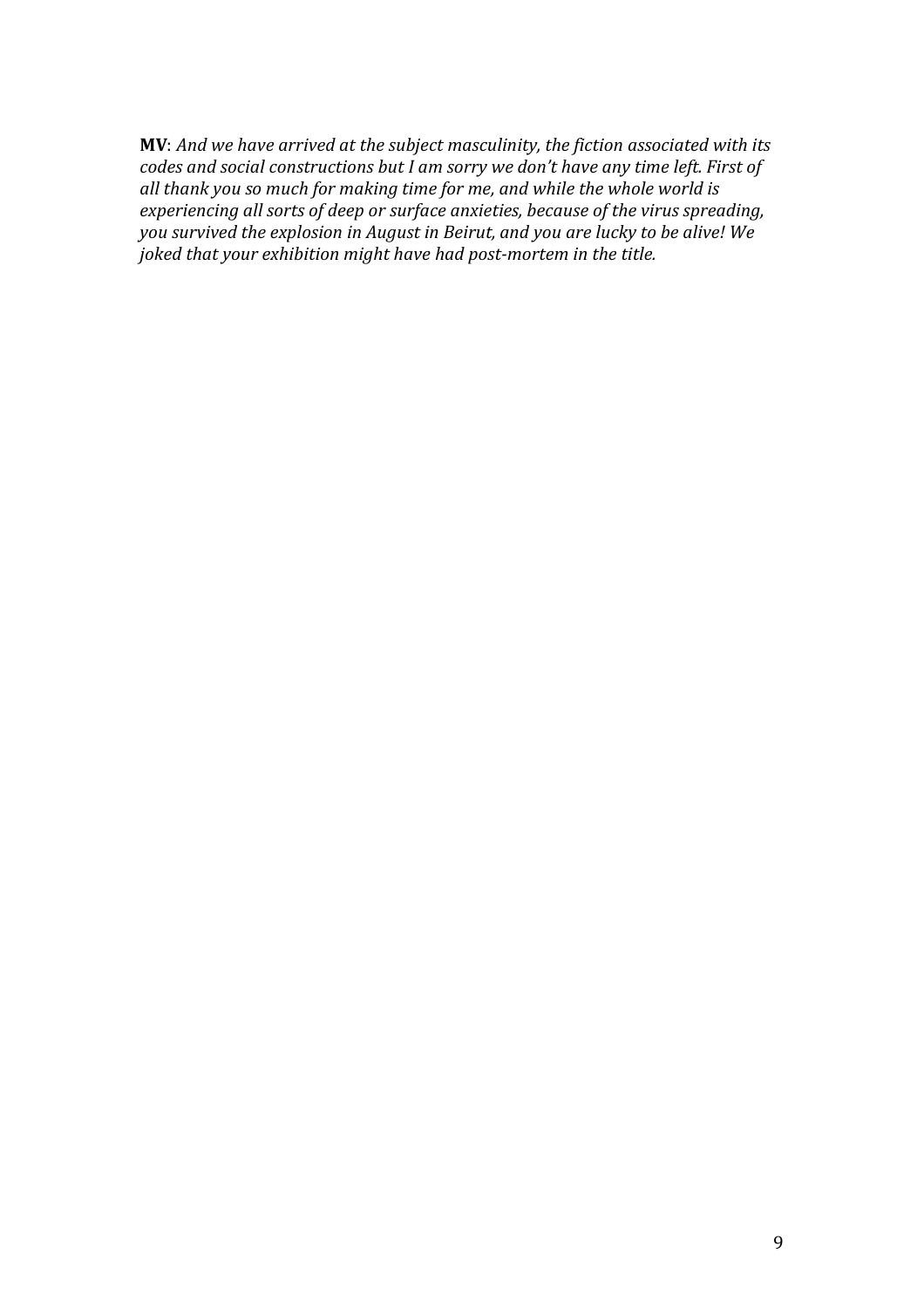# **WHEN YOU LOOK AND YOU CAN'T SEE**

# **SUPRAINFINIT Gallery: Ziad Antar**

## Curated by Mihaela Varzari

17 Sep – 24 Oct, 2020

### **Curatorial essay**

The exhibition WHEN YOU LOOK AND YOU CAN'T SEE brings together works in photography, video and sculpture by the Lebanese artist Ziad Antar spanning the last 10 years. The main exhibition space of the SUPRAINFINIT Gallery hosts the 10 photographs from the series After Images (2016) and *Dark Matter* (2017), as well as the video *La Souris* (2009). The vitrines' walls, visible only from outside, introduce the third series of photographic works, *Cactus* (2014) and are part of an installation that include a public sculpture.

*After Images* is the result of Antar's long term engagement with photographing the Arabian Peninsula, emirate by emirate. His visit to Asir, south west region of Saudia Arabia, was related to a controversial theory by Lebanese historian Kamal Salibi, which advocates that the origin of the Bible is in Arabia, specifically the region of Asir. Knowing he was going to take pictures in Arabia, Antar used an old camera, passed on to him by a relative, only to realize that once he arrived at Abha airport, the lens had gone missing. What followed was a photographic documentation of the region using a lens-less camera, and it resulted in these blurs of light and color, sumptuous and sensorial, which portray no specific place at all. Some of them seem to be taken under seawater, others are luminous and capture the sun itself, and if you squint a nuclear explosion may appear, or amorphous shapes colored in black and white shadows. Hans Ulrich Obrist, the co-curator together with Manal Khader of Antar's exhibition *After Images: Stories from the Mountains of Asir* (2016) observes, in his curatorial text, the liberating function of these non-representations, these smears of color. He comments: 'They are a statement against sacredness and offer a possibility of freedom in a very turbulent landscape.'[\[1\]](https://www.blogger.com/u/1/) This challenging of religious doctrine and convention through radically profane readings of them, recalls a similar irreverence that Antar enacts upon photography itself. In using it against its intended purpose, as he sets out to do in his lens-less landscape images, we may recall Maurice Blanchot's ideas concerning the image and fascination, whereby the image must pass through a series of deaths in order to become visible and fully severed from its referent. Antar's treatment of the photographic image; the deliberate over-exposure, lack of clarity, absence of perspective; are the very opposite of the attributives we usually associate with photography's principle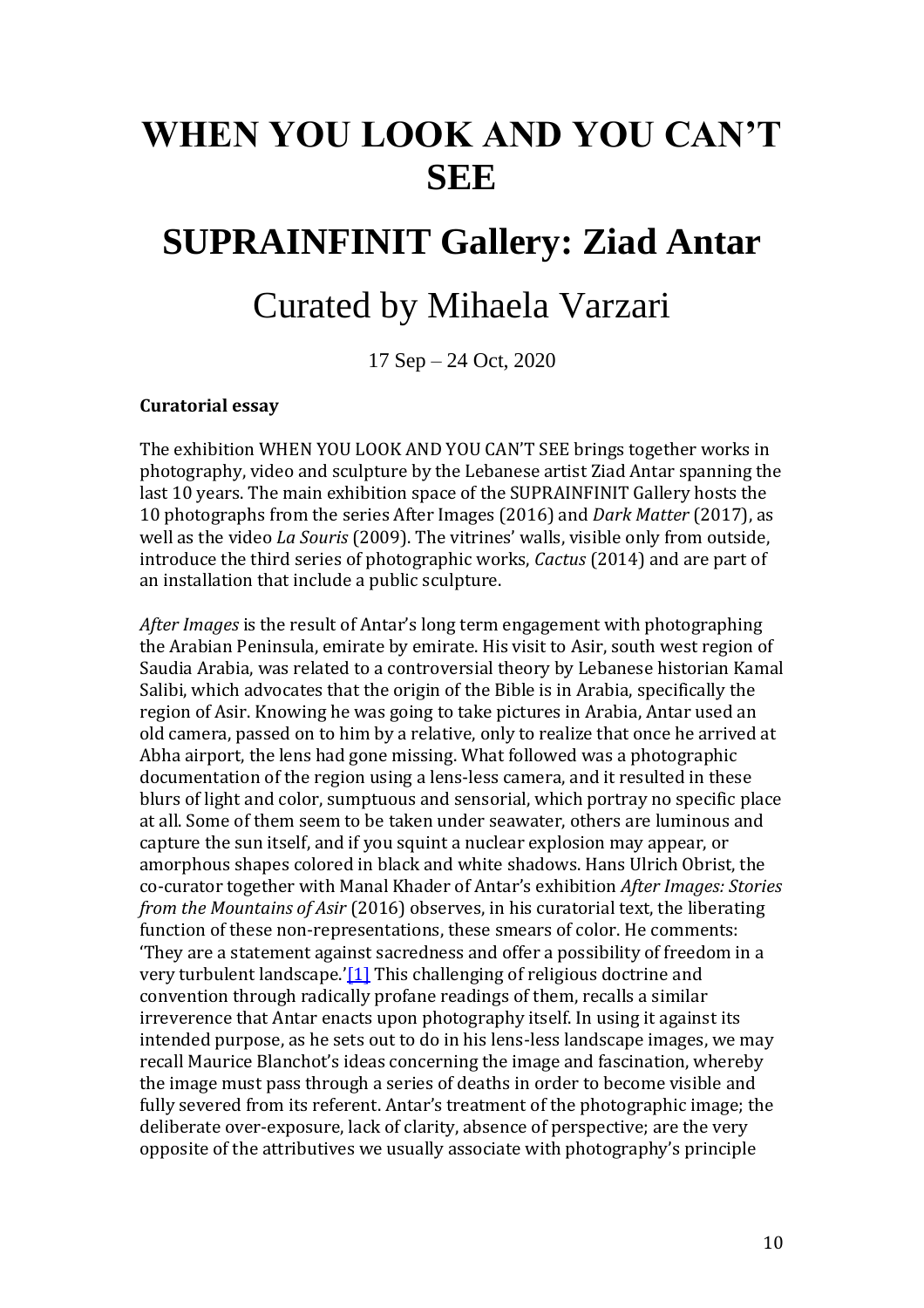strengths, but which are also, nevertheless, possibilities of the medium, specifically its unavowable possibilities.

The title of the exhibition WHEN YOU LOOK AND YOU CAN'T SEE evokes a blind spot; a visual typology and an economy of seeing, that Antar's works are invested in. Albert Camus anti-hero Mersault is also familiar with a kind of blind spot – he suffers a visual outage on a beach in French Algiers, and kills an arab. No other reason is given for this murder than this momentary blindness caused by the overwhelming sunlight. The blind spot, for Mersault, functions as an alibi for his murder, as it does in Antar's works but for different reasons. Here it legitimizes, without judgment or sentimentality, a state of affairs. The landscape speaks for itself. From blinded, dazzled, by too strong a light, such as that of sun, to the final limit of day, which is night, the series *Dark Matter*, the second photographic works in the exhibition, rejoin Antar's investigation into what may constitute visibility. Over the recent years, Antar amassed a vast collection of photographs taken with his mobile phone in the night, and he asked his friends to send him night photographs. The images would then be overexposed in Photoshop until some shapes or colors emerge. The resulting images are undeniably arbitrary; undistinguished patterns of pixelated surfaces, some of them in vibrant synthetic colors, others muddier or even opaque. *Dark Matter* raises a series of questions related to digitalism; the first, an older issue, goes back to the French avantgarde, and asks what it means to be an artist in an era oversaturated by images; the second addresses the persistence of an ever expanding narcissism, perhaps a symptom of the pervasiveness of social media. Antar turns his phone away from himself and transforms it into a collective experience by involving his friends to play along for fun, who upon request sent over shots taken in the night**.** The photograph of beams of light in the dark has been selected for its suggestive traces of a shared physical experience, and we are left to speculate on the source of its origin; a drunk friend during a concert in the middle of the night or merely an accidental pocket photo. In both series what started as a documenting project, ended up with an 'archiving' of light and a production of aberrant forms and color, whereby the medium of photography becomes the main character.

Living in an area where Antar comes from, in many ways, marked by conflict, proxy or otherwise, his work indirectly touches upon Lebanon's recent troubled history. The video *La Souris* amusingly captures that uncomfortable truth specific to almost all power based relationships; that of complicity. A simple setting is composed of a toy mouse being repeatedly directed at a real mousetrap. Lucky in its few chances to cheat death, finally the trap snaps shut. The unexpected ending shows the mouse sitting parallel to the trap in some sort of perverse pact. Trained as a film maker, Antar demystifies this medium by using it in its most rudimentary way, a thread which runs throughout his entire practice, whereby lack of facilities and means of production are taken as artistic provocations.

Antar's videos are translations of his ideas into the realm of the moving image, as already noted, and this process of mediation is responsible for his photosculptures, the results of transforming photographs into three-dimensional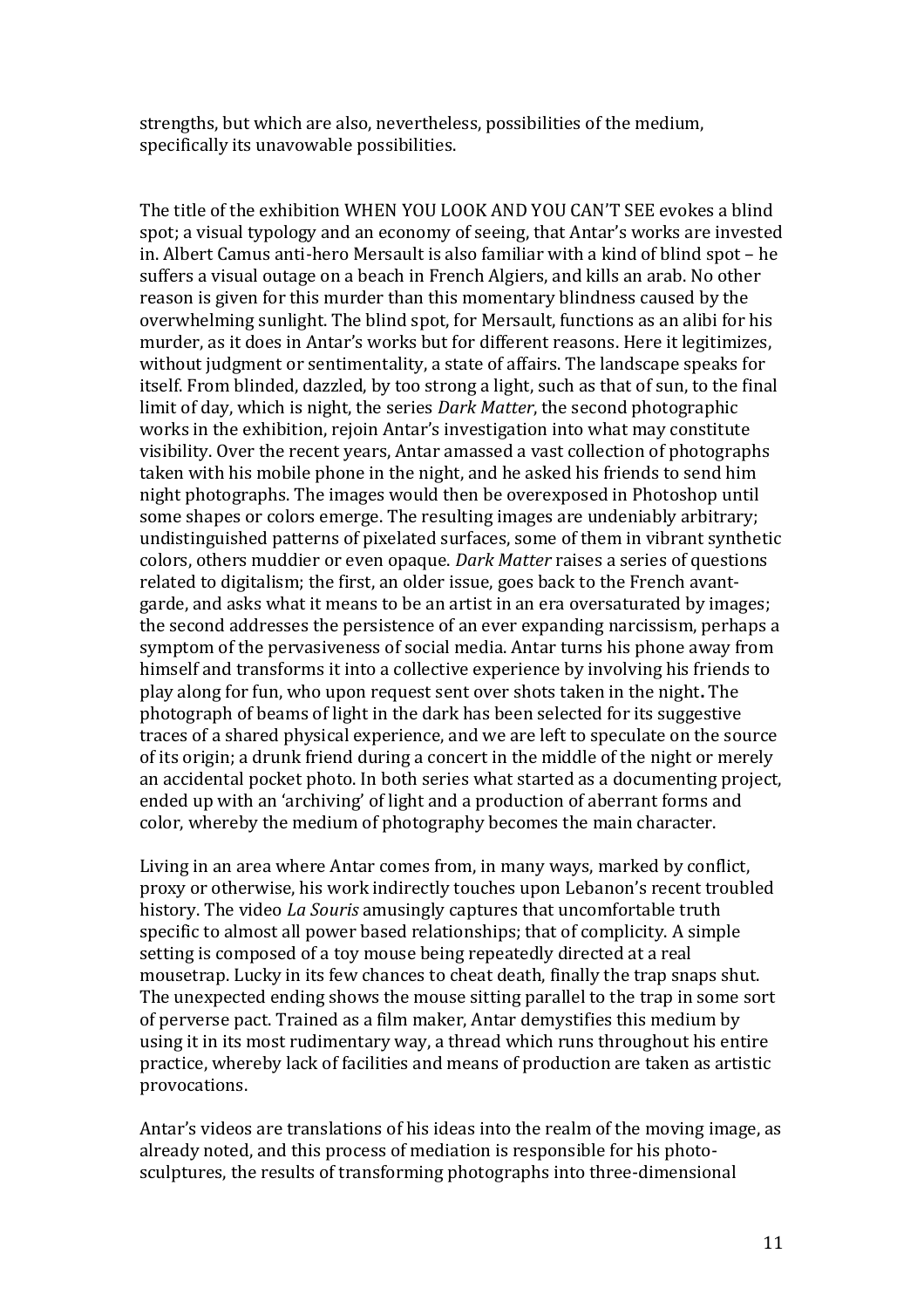objects. And so the third photographic series present in the exhibition covers both of the gallery's vitrines, but visible only from outside. While documenting Beirut, also known as the city of cacti, Antar decided to photograph them; an exercise perhaps in self-exoticization through an over-identification with such a recognizable national symbol. Close to the gallery's vitrines, in a public mini park, a sculpture in cement and resin representing a mature cactus has been installed. As enigmatic as it is, to make a replica of a cactus, it reflects Antar's artistic practice, which develops intuitively away from conceptualization, and only after a work is complete, certain explanations emerge. There is another reason made apparent more recently, which Antar explains, namely how cacti were used as fences in Prehistory, for protection against animals, as well as for marking private property; hence the inevitable wars. The cactus, according to Antar, has trapped streaks of violence within its history. We shall see how the people of Bucharest will react upon encountering this prickly, solitary, selfsufficient, hard to handle and difficult to love plant in concrete, and how it will stand as an autonomous piece of artwork.

[\[1\]](https://www.blogger.com/u/1/) *After Images: Stories from the Mountains of Asir*, Contributions by Hans Ulrich Obrist, Yahya Amqassim, Manal Khader, Yasmina Jraissa, Kaph 2016, p.18

[\[1\]](https://www.blogger.com/u/1/) Post imagini: Povesti din Munții Asir, texte de Hans Ulrich Obrist, Yahya Amqassim, Manal Khader, Yasmina Jraissa, Kaph 2016, p.18

**Eseu curatorial** 

#### **Mihaela Varzari**

### **Traducere din engleză în romană de Mihaela Varzari**

Expoziția CÂND TE UIȚI ȘI NU POȚI SĂ VEZI reunește lucrări de fotografie, video și sculptură ale artistului libanez Ziad Antar, realizate pe ultimii 10 ani. Principalul spațiu expozițional al Galeriei SUPRAINFINIT găzduiește cele 10 fotografii din seria *Post imagini* (2016) și *Materie neagră* (2017), videoul *Șoarecele* (2009). Pereții vitrinilor, vizibili doar din exterior, introduc a treia serie de lucrări fotografice, *Cactus* (2014), și face parte dintr-o instalație care include o sculptură publică.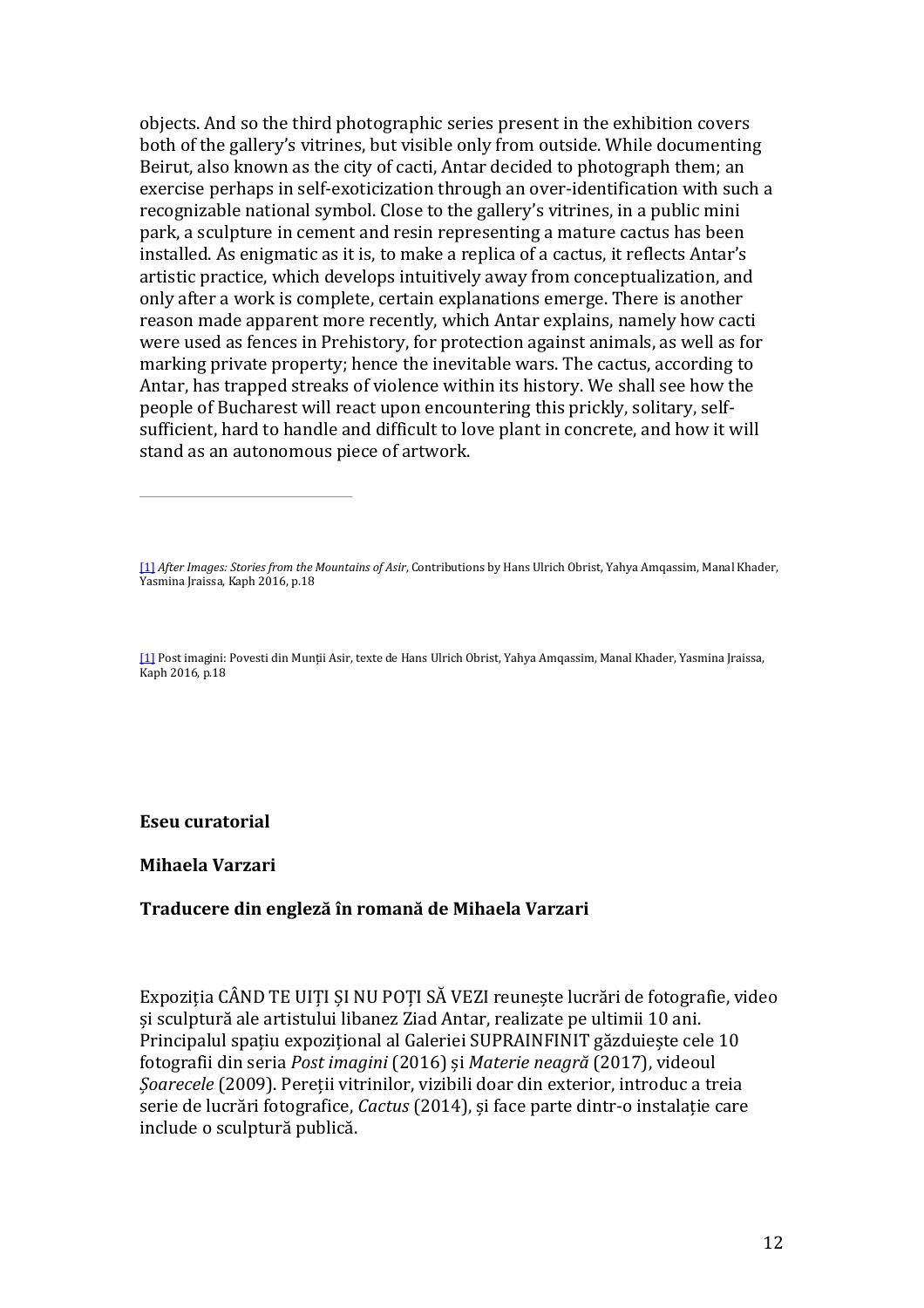*Post imagini* este rezultatul implicării lui Antar pe termen lung cu fotografierea Peninsulei Arabe, emirat cu emirat. Vizita sa în Asir, în sud-vestul Arabiei Saudite, a fost inițiată de controversata teorie a istoricului libanez Kamal Salibi, care susține că originea Bibliei se află în Arabia, în mod special în regiunea Asir. Știind că urma să fotografieze în Arabia, Antar a folosit un aparat de fotografiat vechi, cadou de la o rudă, pentru a-și da seama că odată ajuns la aeroportul din Abha, lentila dispăruse. Rezultatul a fost o documentare fotografică a regiunii folosind un aparat fără lentile. Consecința a fost aceste pete de lumină și culoare, luxuriante și senzoriale, care nu desemnează spații specifice. Unele dintre ele par a fi imagini subacvatice, altele sunt strălucitoare și captează soarele iar dacă vă incruntați o explozie nucleară se poate întrezări iat altele prezintă forme amorfe colorate în umbre alb-negru**.** Hans Ulrich Obrist, co-curatorul impreuna cu Manal Khader al expozitiei, *Post imagini: Povești din munții Asir* (2016) a lui Antar, observă funcția eliberatoare a acestor non-reprezentări, acestor urme de culoare, în textul curatorial. El comentează: "Sunt o declarație împotriva sacralității și oferă o posibilitate de elibertate într-un peisaj foarte turbulen[t.\[1\]](https://www.blogger.com/u/1/)' Această provocare adresată doctrinelor și convențiilor religioase printr-o interpretare profund profană, devine simultană cu ireverența pe care Antar o adoptă față de mediul fotografic**.** Folosindu-l împotriva scopului său principal, așa cum își propune să facă în imaginile sale de peisaj realizate fără lentile, putem aminti ideile lui Maurice Blanchot referitoare la imagine și fascinație, cum că imaginea trebuie să treacă printr-o serie de morți pentru a deveni vizibilă și complet desprinsă de referent. Manipularea imaginii fotografice de către Antar; supraexpunerea ei deliberată, lipsa de claritate, absența perspectivei; sunt opuse atributelor pe care le asociem cu principalele puncte forte ale fotografiei dar care devin cu toate acestea palpabile posibilități ale mediului, mai ales posibilitățile lui ,tăinuite'.

Titlul expoziției CÂND TE UIȚI ȘI NU POȚI SĂ VEZI evocă un punct mort; o tipologie vizuală și o economie de vedere, care îmbogățesc lucrările lui Antar. Mersault, anti-eroul lui Albert Camus, este de asemenea, familiarizat cu un fel de punct mort - suferă o întrerupere vizuală pe o plajă din Algerul francez, și ucide un arab**.** Niciun alt motiv nu este oferit pentru crimă decât această orbire momentană cauzată de lumina copleșitoare a soarelui, care i-a provocat orbire temporară . Punctul mort, pentru Mersault, funcționează ca un alibi pentru crima sa, așa cum se întâmplă în lucrările lui Antar, dar din diferite motive. Aici legitimează, fără a emite judecăți și fără vreo urmă de sentimentalism, o stare de fapt. Peisajul vorbește de la sine. De la orbire, uluire, de o lumină prea puternică, precum cea a soarelui, până la limita finală a zilei, care este noaptea, *Materie neagr*ă, a doua serie de lucrări fotografice din expoziție, se alătură analizei lui Antar asupra a ceea ce constituie vizibilitate. În ultimii ani, Antar a format o colecție vastă de fotografii făcute cu telefonul mobil, precum și de către prietenii săi, care, la cerere, au trimis fotografii făcute în timpul nopții**.** Imaginile au fost apoi supraexpuse în Photoshop până când au apărut unele forme sau culori. Imaginile rezultate sunt incontestabil arbitrare și variază între modele neidentificabile ale suprafețelor pixelate, unele dintre ele variind de la culori sintetice vibrante până la griuri întunecate aproape de negru. *Materie neagr*ă ridică o serie de întrebări legate de digitalism; prima, adresată de avangarda franceză, care întreabă ce înseamnă să fii artist într-o epocă suprasaturată de